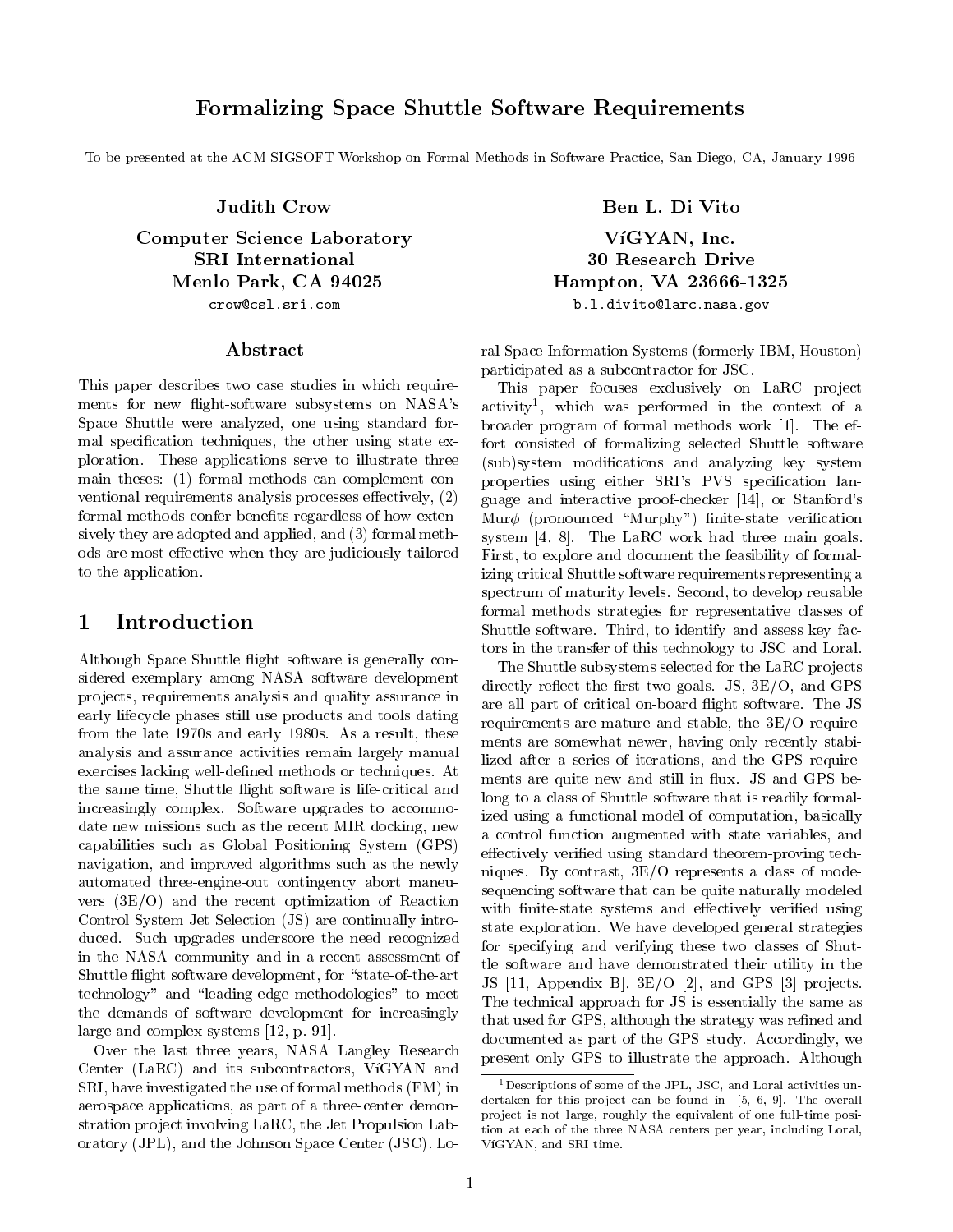PVS and Mur $\phi$  were used for this work, the strategies are applicable to other systems with equivalent power and functionality.

The key technical results of the project include a clear demonstration of the utility of formal methods as a complement to the conventional Shuttle requirements analysis process. The JS,  $3E/O$ , and GPS projects each uncovered anomalies ranging from minor to substantive, most 2.2 of which were undetected by existing requirements analysis processes. A further result is a comparative demonstration of the different roles formal methods can play, underscoring the following two precepts: formal methods confer benefits regardless of how extensively they are applied, and formal methods are most effective when they are judiciously tailored to the application.

# 2 Formalization Strategies

In this section we discuss two general strategies and illustrate their application to the GPS and 3E/O requirements, beginning with a sketch of Shuttle software development and a brief description of PVS and Mur $\phi$ .

### 2.1 Shuttle Software Background

NASA's prime contractor for the Space Shuttle is the Space Systems Division of Rockwell International. Loral Space Information Systems (formerly IBM Federal Systems, Houston) is their software subcontractor. Draper Laboratory also serves Rockwell, providing requirements expertise in guidance, navigation and control.

Much of the Shuttle software is organized into major units called principal functions, each of which may be subdivided into *subfunctions*. Since the late  $1970s$ , 2.3.1 software requirements have been written using venerable conventions known as Functional Subsystem Soft ware Requirements  $(FSSRs)$  — low-level software requirements specications written in English prose, presented with strong implementation biases, and accompanied by pseudo-code, and diagrams and flowcharts in arcane notations. Interfaces between software units are specied in input-output tables. Inputs can be variables or one of three types of constant data: *I-loads* (fixed for the current mission),  $K$ -loads (fixed for a series of missions), and physical constants (never changed).

Shuttle software modications are packaged as Change Requests (CRs), that are typically modest in scope, localized in function, and intended to satisfy specific needs for upcoming missions. Roughly once a year, software releases called Operational Increments (OIs) are issued incorporating one or more CRs. Shuttle CRs are written as modications, replacements, or additions to existing FSSRs.<sup>2</sup> Loral Requirements Analysts (RAs) conduct

thorough reviews of new CRs, analyzing them with respect to correctness, implementability, and testability before turning them over to the development team. Their ob jective is to identify and correct problems in the requirements analysis phase, avoiding far more costly fixes later in the lifecycle.

## Summary of PVS and Mur $\phi$

PVS (Prototype Verification System) is an environment for specification and verification developed at SRI International's Computer Science Laboratory [14]. The distinguishing characteristic of PVS isa highly expressive specification language coupled with a very effective interactive theorem prover that uses decision procedures to automate most of the low-level proof steps. Mur $\phi$ is a fully automatic state exploration tool developed by David Dill and his students at Stanford University that uses efficient encodings, including symmetry-based techniques, and effective hash-table strategies to do "reachability analysis," i.e., to check that all reachable states satisfy specified properties [4, 8]. Mur $\phi$  can explore millions of states in a matter of minutes.

### 2.3 Functional Specification

As one of the larger ongoing Shuttle CRs, the GPS CR provides a signicant upgrade to the Shuttle's navigation capability. A portion of this CR has been formalized using the functional specification technique. After a brief overview of GPS, we develop the abstract state machine model used and describe the results of this application.

#### Overview of GPS

The GPS retrofit was planned in anticipation of the DoD's phaseout of the TACAN navigation system. Shuttle vehicles will be outfitted with GPS receivers and additional navigation software will be incorporated into the Shuttle to process the position and velocity vectors generated by these receivers. Currently, the Shuttle navigation system can accept state vector updates derived from ground-based radar observations. The Shuttle GPS soft ware CR will adapt this feature, providing the capability to update the Shuttle navigation filter states with selected GPS state vector estimates similar to the way state vector updates are currently accepted from the ground.

The GPS trial formalization focused on a few key areas because the CR is very large and complex. After preliminary study of the CR and discussions with the GPS RAs, we decided to concentrate on two new principal functions, emphasizing their interfaces to existing navigation software and excluding crew display functions. The two principal functions, known as GPS Receiver State Processing and GPS Reference State Processing, select and modify GPS state vectors for consumption by the existing entry navigation software.

 $2$ The JS requirements are roughly 70 pages of tables and lowlevel diagrams, 3E/O is roughly 70 pages of prose, pseudo-code, flowcharts, and tables, and the GPS subset undertaken here is approximately 110 pages of prose, pseudo-code, and tables.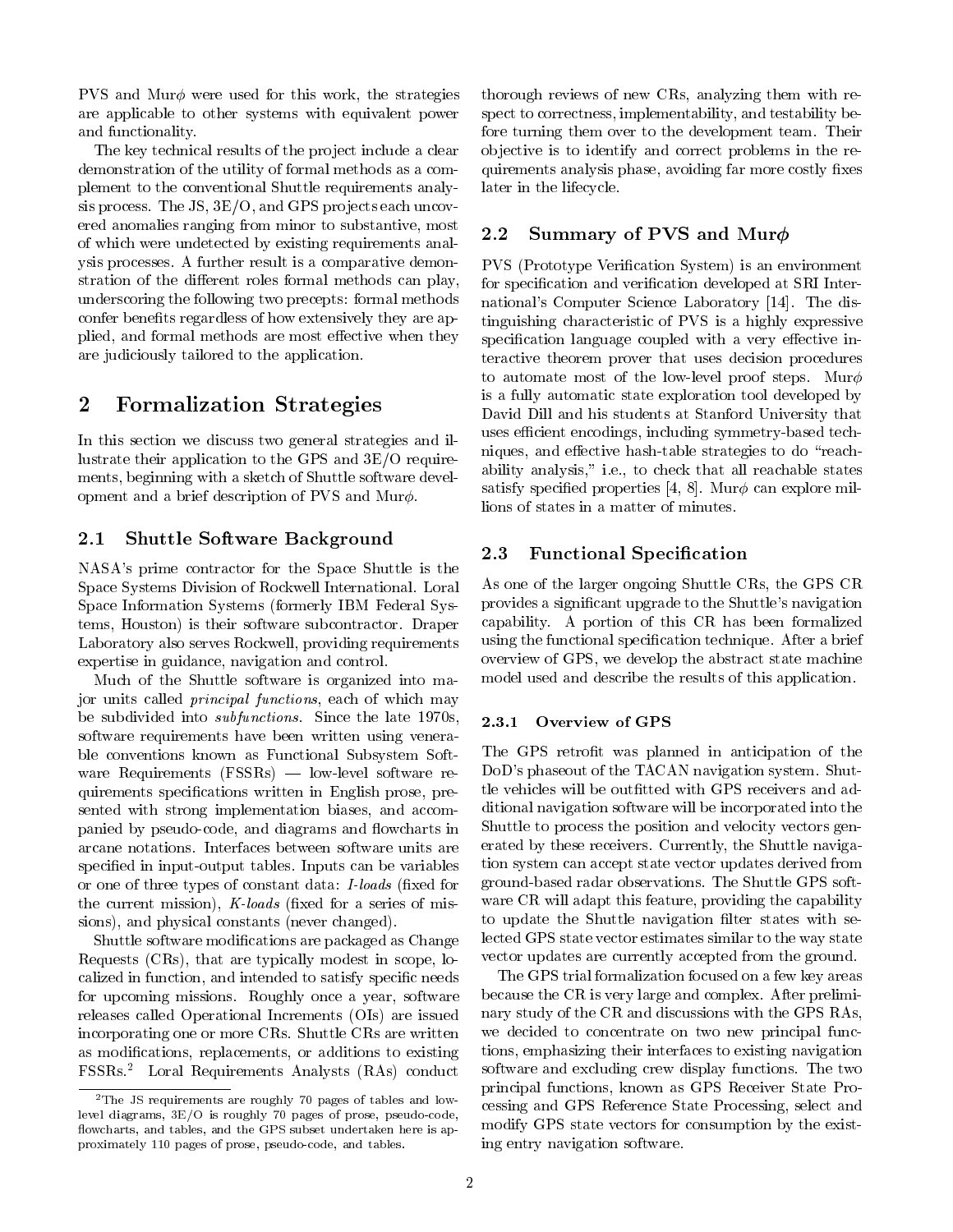#### 2.3.2 Technical Approach

We have devised a strategy to model Shuttle principal functions based on the use of a conventional abstract state machine model. Each principal function is modeled as a state machine that takes inputs and local state values, and produces outputs and new state values. This method provides a simple computational model similar to popular state-based methods such as the A-7 model [7, 17].

One transition of the state machine model corresponds to one scheduled execution of the principal function, e.g., one cycle at rate 6.25 Hz or other applicable rate. All of the inputs to the principal function are bundled together and a similar bundling of the outputs is arranged. The state variable holds values that are (usually) not delivered to other units, but instead are held for use on the next cycle.

The state machine transition function is a mathematically well-defined function that takes a vector of input values and a vector of previous-state values, and maps them into a vector of outputs and a vector of next-state values.

$$
M: I \times S \to [O \times S]
$$

This function  $M$  is expressed in PVS and forms the central part of the formal specification. We construct a tuple composed of the output and state values so only a single top-level function is needed in the formalization. Some values may appear in both the output list and the nextstate vector.

While the function  $M$  captures the functionality of the software subsystem in question, the state machine frame work can also serve to formalize abstract properties about the behavior of the subsystem. The common approach of writing assertions about traces or sequences of input and output vectors is easily accommodated. For example, we can introduce sequences  $I(n) = \langle i_1, \ldots, i_n \rangle$ and  $O(n) = \langle o_1, \ldots, o_n \rangle$  to denote the flow of inputs and outputs that would have occurred if the state machine were run for *n* transitions. A property about the behavior of  $M$  can be expressed as a relation  $P$  between  $I(n)$  and  $O(n)$  and formally established, i.e., we prove that the property  $P$  does indeed follow from the formal specification  $M$  using the PVS proof-checker.

Figure 1 shows the abstract structure of a Shuttle principal function rendered in PVS notation. Key features of this structure are the two kinds of variable data (input values, previous-state values) and three kinds of constant data (I-loads, K-loads, constants) used as arguments, and the result returned containing both output values (produced for other principal functions) and next-state values (used by this principal function on the next cycle).

The PVS definition assumes all input and state values have been collected into the structures pf\_inputs and pf state. Additionally, all I-load, K-load, and constant inputs used by the principal function are collected into similar structures. The pf\_result type is a record that

```
pf_result: TYPE = [# output: pf_outputs,
                     state: pf_state #]
principal_function
         (pf_inputs, pf_state,
          pf_I_loads, pf_K_loads,
          pf_constants) : pf_result =
   (# output := <output expression>,
      state := < next-state expression>
    #)
    #)
```
Figure 1: PVS model of a Shuttle principal function.

contains an output component and a next-state component. Each of these objects is, in turn, a structure containing (possibly many) subcomponents.

The output and next-state expressions in the general form above describe the effects of invoking the subfunctions belonging to the principal function. In practice, this can be very complicated so a stylized method of organizing this information has been devised, based on the use of a LET expression to introduce variable names corresponding to the intermediate inputs and outputs exchanged among subfunctions.

In the CR, GPS Receiver State Processing is decomposed into six subfunctions, and GPS Reference State Processing into four. In several cases the subfunction requirements were sufficiently complex that it became necessary to introduce intermediate PVS functions to decompose the formalization further. While this is a reasonable strategy, it does cause some loss of traceability to the original requirements. Clarity and readability were judged more important, however, and such decompositions were introduced as needed. A consistent decomposition scheme helped make the use of such intermediates as transparent as possible.

The two GPS principal functions were formalized in about 3300 lines of PVS specications (including comments and blank lines), packaged as eleven PVS theories. Writing the original version and performing three revisions to track requirements changes took an estimated two staff months of effort over a four-month period. This period followed an earlier round of familiarization with the CR.

#### 2.3.3 GPS Results

Experience with the GPS effort showed that the outlook for formal methods in requirements analysis is promising, but it is still too early to declare victory. The GPS requirements were still converging at the time of this study, and a start during a later revision cycle would have made the FM results more meaningful. Stable requirements were not expected until late in 1995.

PVS can and has been used effectively to formalize this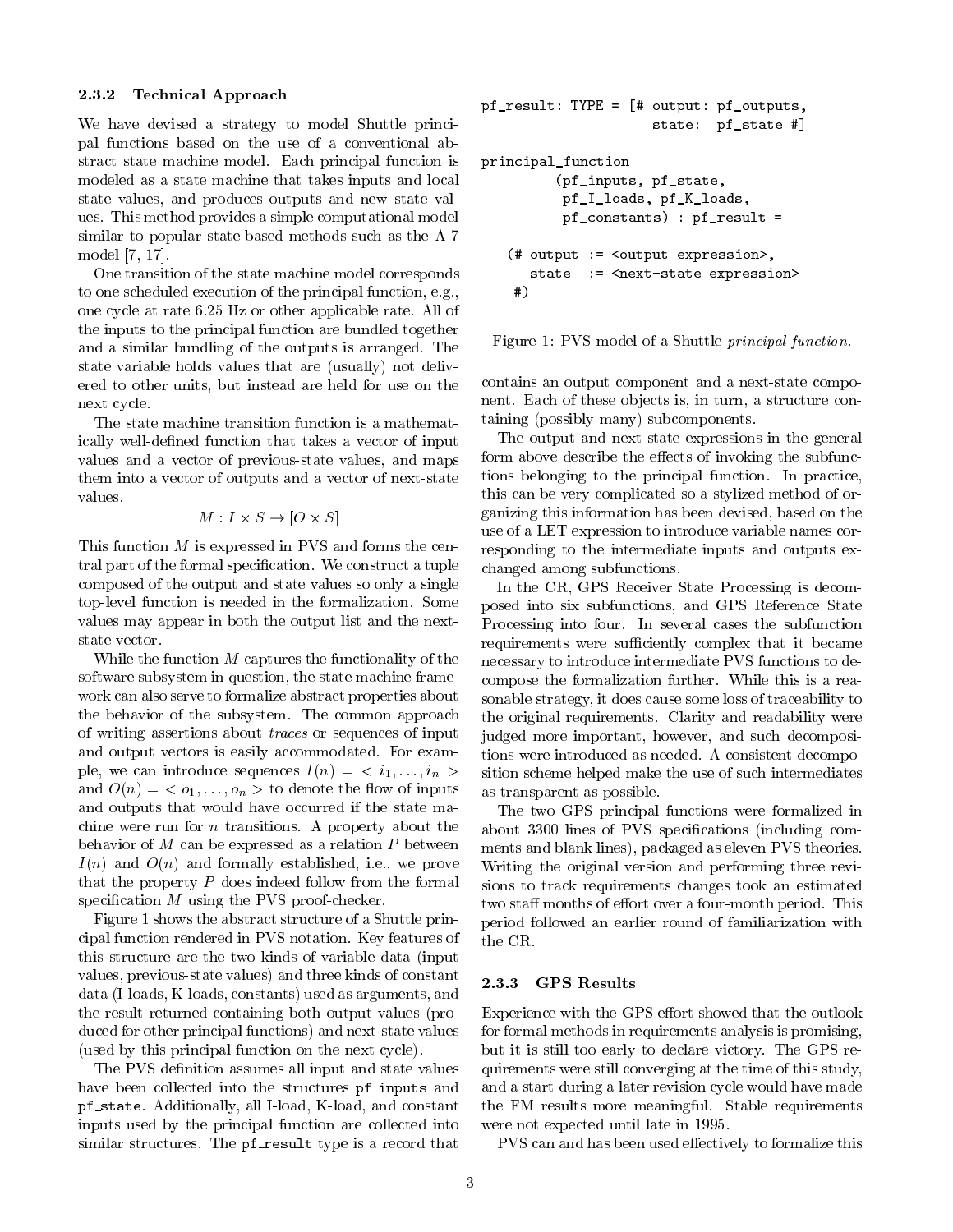application; the custom specification approach should be easy to duplicate for other areas, yielding good prospects for continuation of these efforts. Although the specification activity was assisted by tools, manual specication is also feasible here, albeit with reduced benefits.

Some Shuttle RAs are optimistic about the potential impact of FM. Their feedback indicated our approach was helpful in detecting three classes of errors normally tracked by the Shuttle program:

- 1. Type  $4$  requirements do not meet CR author's intent.
- 2. Type  $6$  requirements not technically clear, understandable and maintainable.
- 3. Type  $9$  interfaces inconsistent.

An example of Type 4 errors encountered in the CR is omission due to conditionally updating variables. Suppose, for example, one branch of a conditional assigns several variables, leaving them unassigned on the other branch. The requirements author intends for the values to be "don't cares" in the other branch, but occasionally this is faulty because some variables such as flags need to be assigned in both cases. Similar problems can occur with overlapping conditions which cause ambiguity with respect to correct variable assignments.

Examples of Type 9 errors, the most prevalent type encountered, include numerous, minor cases of incomplete and inconsistent interfaces. Missing inputs and outputs from tables, mismatches across tables, inappropriate types, and incorrect names are all typical errors seen in the subfunction and principal function interfaces. Most 2.4 are problems that could be avoided through greater use of automation in the requirements capture process.

It is worth noting that most errors detected in the CR during the formalization were not exposed by typechecking or other automated analysis activity, but were found during the act of writing the specifications or during the review and preparation leading up to the writing step. Attempting to write a PVS construct and looking around for the declared objects it needs effectively  $2.4.1$ flushed out many problems. On the other hand, there were also cases where additional errors were found during the typechecking phase. For example, interface problems (Type 9) usually surfaced during the act of speci fication writing, while more serious problems stemming from logic errors or inappropriate operations (Types 4 and 6) often persisted to the typechecking stage, where type mismatches would reveal an error such as a missing subscript.

A preliminary comparison with the conventional analysis process is revealing. By considering errors detected in Reference State Processing during the first pass of the FM-assisted analysis versus the subset of those errors also found by the current process, a bit of anecdotal evidence emerges for what can be missed by a manual review process:

| <b>Issue Severity</b> | With FM | Existing |
|-----------------------|---------|----------|
| High Major            |         |          |
| Low Major             | 5       |          |
| High Minor            | 17      |          |
| Low Minor             |         |          |
| Totals                | 30      |          |

While most of these problems were of the minor Type 9 variety, a few were more serious. Since errors escaping detection during this phase will be more costly to correct during development or system test, our results suggest that the added precision of formalization used early in the lifecycle can yield tangible benefits.

Although many of these issues could have been found with lighter-weight techniques, the use of formal speci fications can detect errors  $and$  leave open the option of deductive analysis later on. When we reach the point of modeling higher level properties and carrying out proofs, we expect to see fewer errors. Lightweight forms of analysis applied early detect more problems and detect them quickly, but the errors tend to be superficial. As more powerful analysis methods are introduced, we expect to find fewer, but more subtle problems.

The next step in the application of FM to GPS, which had been deferred as of this writing, is to identify and formalize important behavioral properties of the processing of GPS position and velocity vectors. Proving these properties hold will offer a powerful means of further shaking out the requirements before (and even after) passing them on to development.

#### Mode-Sequencing Specification

The primary purpose of the 3E/O CR is to automate and upgrade the 3E/O contingency guidance function. Following a brief overview of  $3E/O$ , we describe the finitestate machine model used to specify the mode-sequencing component of 3E/O and summarize the results of the analysis.

#### Overview of  $3E/O$

3E/O is responsible for monitoring ascent parameters and, if three Shuttle main engines fail sequentially or simultaneously, calculating and commanding the appropriate abort maneuver if an abort is necessary. In certain situations, 3E/O is also responsible for automatic contingency maneuvers resulting from the failure of two Shuttle main engines (2E/O). 3E/O is executed repeatedly at specified intervals that range from 1.92 seconds to 0.16 seconds; each execution is part of a *guidance cycle* that remains active during powered flight until either a contingency abort is required or progress along the powered flight trajectory is sufficient to preclude an abort even if three main engines fail.

3E/O consists of two main functions: a regionselect function that selects a contingency-maneuver mode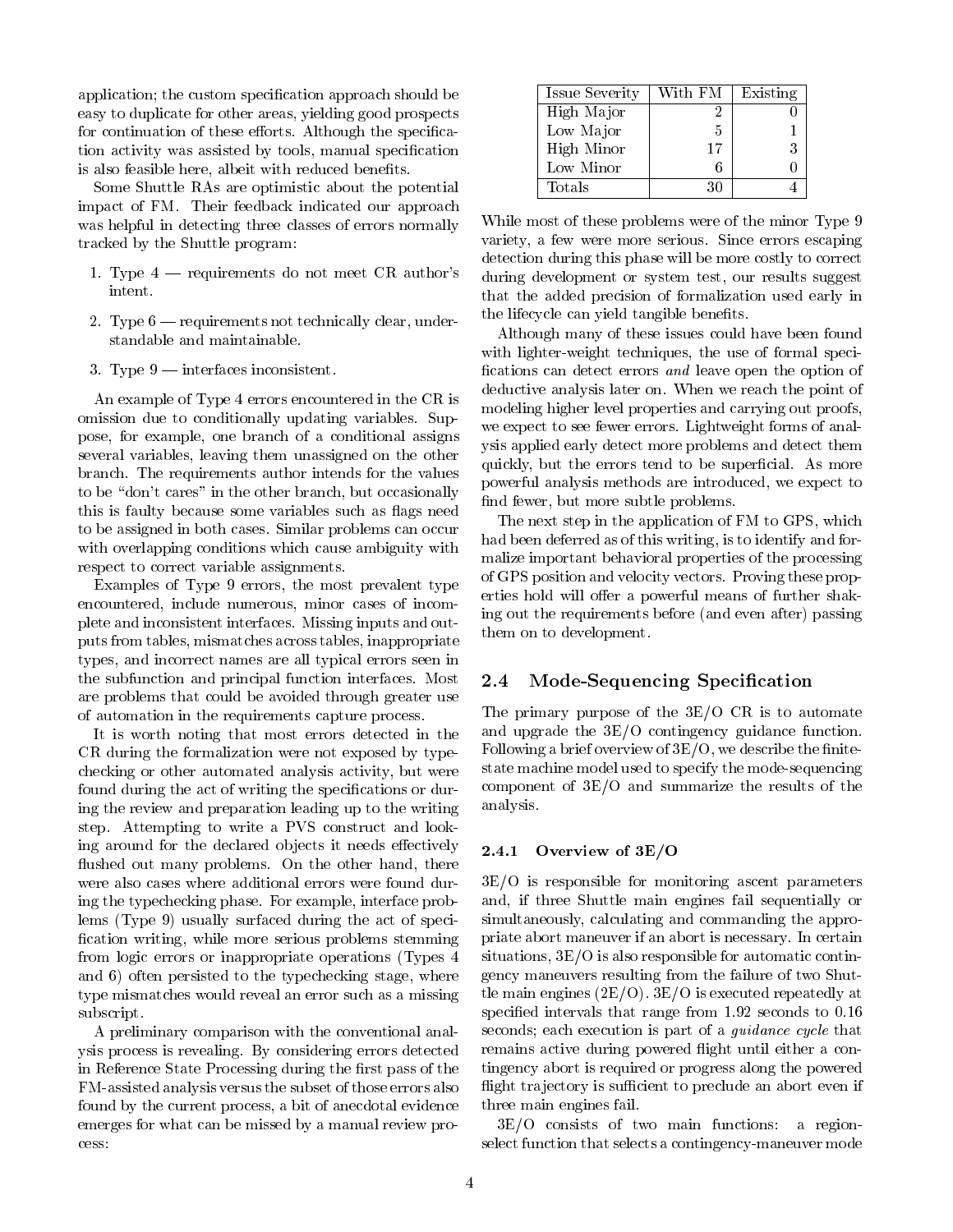based on the values of ascent parameters, and a contingency guidance function that is used strictly for display if the ascent is normal, but is responsible for calculating and commanding initial abort maneuvers determined by the selected region if a contingency arises. The maneu vers calculated and commanded by the two 3E/O functions may differ from one guidance cycle to the next in response to changes in the external environment or in the Shuttle's internal state.

#### 2.4.2 Technical Approach

3E/O is typical of most fault-handling logic in the following respects: it consists largely of mode switching and exception handling, it exhibits virtually no algorithmic complexity, and its input and state spaces lack a regular and easily characterizable structure. Due largely to these three characteristics, conventional specification and verication strategies that use type checking and theorem proving to establish correctness of functional requirements are not effective validation methods for fault-handling applications. The simplest way to validate fault-handling systems is to enumerate the entire input and state spaces by brute force. While this is rarely practical—the state space of most applications of interest is far too great to permit exhaustive enumeration-it is often possible to "downscale" the state space of an application to a reasonably small, finite size, while retaining essential behaviors of the original system. The downscaled or aggressively abstracted system can then be analyzed effectively using state exploration, as we have done with 3E/O. In broad terms, the technical approach used for 3E/O has been to develop an abstract model that would enable us to encode the basic sequencing constraints as transitions in a finite-state machine and to specify key properties of the 3E/O sequencing algorithm as invariants that must hold in all reachable states. We elaborate key elements of this approach below.

The challenge in modeling Shuttle flight software typically derives from the number of input variables<sup>3</sup> and their inherent complexity. The strategy we developed defines a state transition system operating within a twolevel context: a global environment consisting of variables representing sampled sensor values for external physical parameters (e.g., current dynamic pressure), and a local environment consisting of variables representing the Shuttle's internal status.4 To provide a reasonably tractable and accurate model of the input space, we make the following simplifying assumptions.

1. The largely continuous values representing the Shuttle's physical environment can be modeled using either qualitative ranges or booleans. For example,

to verify a particular sequence that (partially) determines assignment of abort maneuver regions, it is sufficient to check whether the current altitude and altitude rate predict an apogee altitude greater or less than the calculated altitude-velocity curve. Since the exact values or physical laws involved are irrelevant for verifying the crucial sequencing properties, a simple boolean-valued check suffices. Similarly, to verify another sequence that also (partially) determines assignment of abort maneuver regions, it is necessary to check that the inertial velocity falls within certain I-loaded thresholds. Since the exact inertial velocity is not a factor (in this case or any other), there is no need to represent a continuous range of values; the sequencing property can be established with respect to a qualitative range that reflects the set of possibilities defined by the fixed thresholds.

- 2. Constraints on the simultaneous values assumed by variables representing physical parameters can be ignored. For example, we make no attempt to capture the relation between velocity and altitude. Although this is clearly naive, it is also overly general; while we may consider too many cases, we do not overlook any.5
- 3. The implicit notion of time inherent in an ordered sequence of events is sufficient. No further or more explicit representation of time is necessary for analyzing 3E/O sequencing properties.

We further reduce the large number of inputs by exploiting the fact that a boolean-valued operation on two inputs is equivalent, as a sequencing constraint, to a simple boolean variable. For example, in 3E/O, the boolean expression used to determine if the Shuttle has sufficient range for a particular type of abort maneuver checks two conditions: is the down-range horizontal earth-relative velocity strictly less than 0, and is the difference between the predicted and actual range capability strictly greater than an I-loaded minimum acceptable range difference, i.e.,  $v$  horiz dnrng < 0 AND  $delta_r$  >  $del_r$  usp. The value of the operation in each conjunct is either true or false, and indistinguishable from a single boolean-valued variable; as a sequencing constraint, this conjunction is equivalent to the expression: v\_horiz\_dnrng\_LT\_0 AND delta\_r\_GTR\_del\_r\_usp, where each conjunct is reduced to a simple boolean variable. By universally quantifying over these variables, we effectively show that for all possible values of the two (original) expressions, certain properties hold. We use this strategy for all inputs that represent the Shuttle's physical environment.

 $3$ The  $3E/O$  requirements document contains six full, doublespaced pages of inputs, most of which represent I-loaded thresholds used to calculate the order and timing of the maneuver sequences.

<sup>4</sup>This strategy is reminiscent of the standard A-7 approach [7, 17], but differs in the way the environment is modeled.

<sup>5</sup> In the context of nite-state verication, a technique which prides itself on being able to handle very large (but finite) state spaces, it is far better to consider too many possibilities, than too few.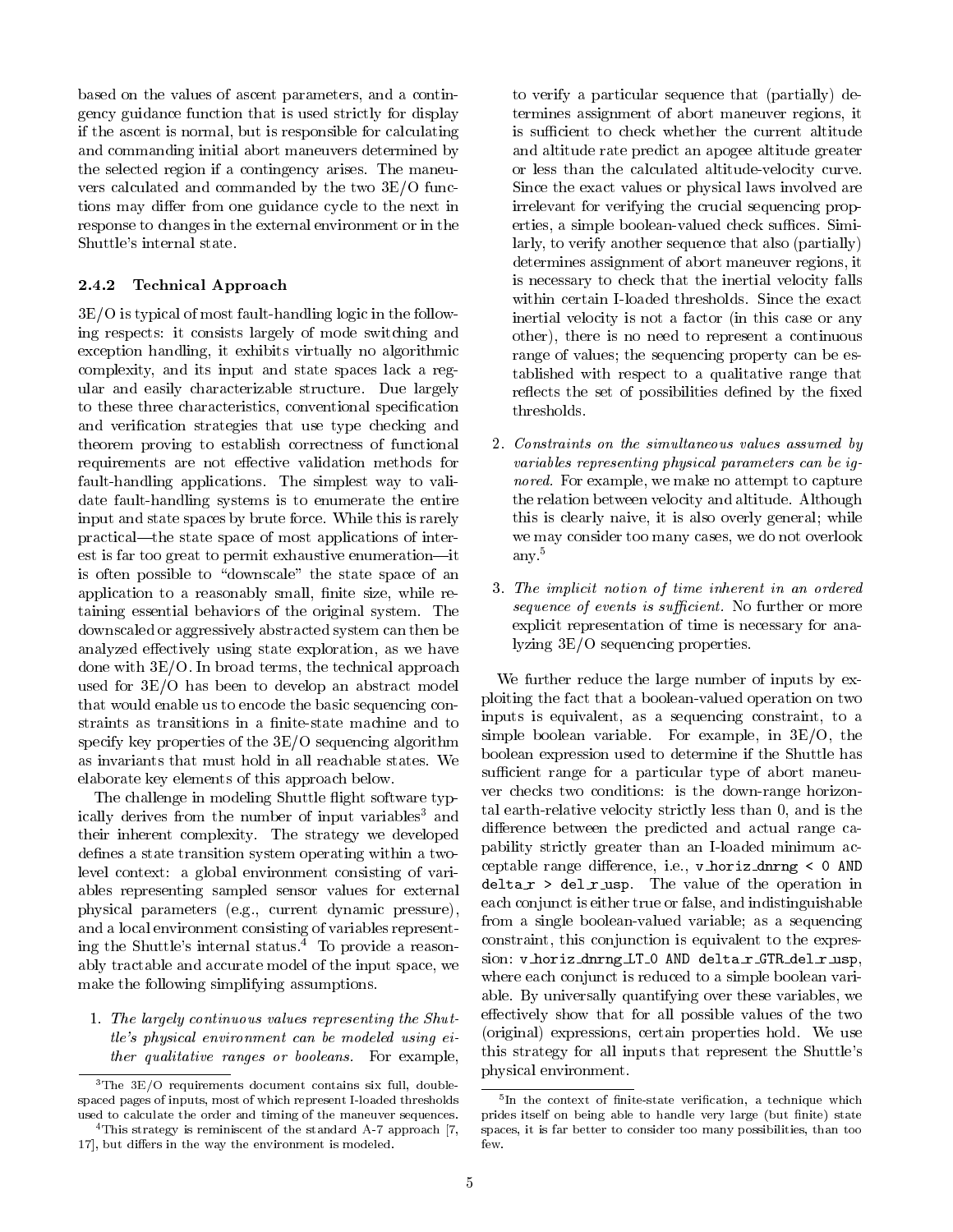```
Ruleset <external physical parameter 1>: TYPE
.Ruleset <external physical parameter n>: TYPE
  Do
Rule "<rulename>"
.Rule "<rulename>"
Endruleset;
```

```
.Endruleset;
```
Figure 2: Mur $\phi$  Abstract Syntax Used to Model Shuttle's 3 Physical Environment.

Figure 2 shows a template for the Mur $\phi$  rules used to generate input values for external physical parameters. The *Ruleset* construct is syntactic sugar that generates a copy of the rules within its scope for every value of the bound variable. Inputs that represent the Shuttle's internal state, e.g., the flag that indicates whether contingency 3E/O has been activated or the variable that encodes whether main engine cutoff has occurred, are  $3.1$ modeled as independent inputs using simple nondeterministic rules that generate all possible (combinations of ) values in the input space.

Finally, we model basic mode sequencing properties as state transition constraints and then show that if these constraints are satised, key properties of the algorithms also hold. The key properties are specified as invariants, i.e., expressions that must be true in all reachable states. For example, we use an invariant to check that all outputs persisting from the previous cycle remain correct with  $\bullet$  Perceived benefits: Shuttle RAs are generally in-<br>clined to believe in the benefits of formalism and respect to conditions in the current cycle.

Employing the general strategy outlined here, the two main  $3E/O$  functions were specified in approximately 1200 lines of Mur $\phi$  code including comments, using approximately a dozen invariants.

#### 2.4.3 3E/O Results

Our experience has been that the process of formalizing and analyzing requirements invariably exposes undocumented assumptions, inconsistent and imprecise terminology, redundant calculations, missing initialization, interface anomalies, and logical errors. Of the issues tabulated below and reported to the 3E/O RA, roughly onethird willappear in an upcoming Documentation (Errata) CR. Interestingly, many of the issues we found most compelling were not of interest to the RA. For example, we discovered a sub-optimal sequence in which an entry maneuver is potentially calculated twice because a test is executed after rather than before the calculation. How ever, since the Shuttle currently uses only around 50% of the available compute cycles, the anomaly was not considered important. The logical error listed below represents a signicant error in the requirements that was also discovered by the existing requirements analysis process. To our knowledge, the other issues listed below had not been previously discovered.

| Error Type                            | Number |
|---------------------------------------|--------|
| undocumented assumption               |        |
| inconsistent or anomalous terminology |        |
| redundant calculation                 |        |
| missing initialization                |        |
| interface anomaly                     |        |
| logical error                         |        |

In these concluding remarks, we touch on the issue of technology transfer and return to an earlier theme: the versatility of formal methods, using the 3E/O, JS, and GPS studies to illustrate the various roles and concomitant benets available through the judicious application of formal techniques.

# 3.1 Technology Transfer

One aspect of technology transfer, demonstrating feasibility on important applications, has been addressed by the results of the case studies. Other issues pertain to the eventual uptake of formal methods by the aerospace industry. Working directly with industry on these studies has been helpful for all sides and has led to the following observations.

- Perceived benefits: Shuttle RAs are generally inneed only modest demonstrations such as GPS and 3E/O to convince them. RAs have long felt they lack adequately precise, mechanizable ways to express and analyze complex requirements.
- Cost effectiveness: Our case studies, largely carried out by experienced practitioners, showed that limited, tailored use of FM appears to be cost effective. Large projects, however, have a real and understandable need for quantiable cost predictions. This remains an unmet need and could be an obstacle to convincing managers to adopt FM. The cost effectiveness of FM in the hands of novice users is still an open question.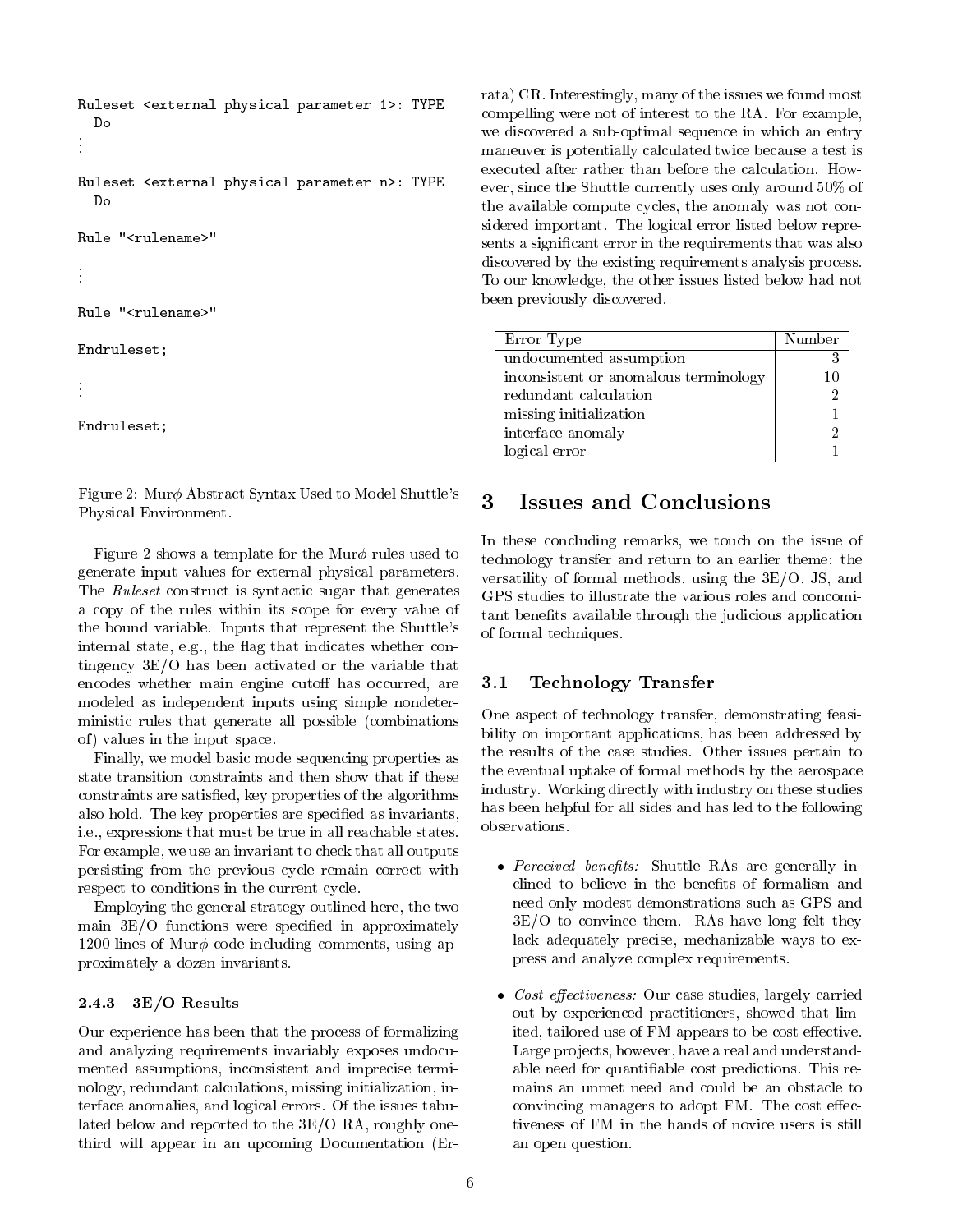- Reading specifications: PVS provides a formal specication language of considerable power while still preserving the syntactic flavor of modern programming languages. As a result, PVS specifications are quite readable by those with little prior exposure to PVS. The GPS RAs were able to read and understand the PVS specifications without becoming PVS practitioners, corroborating a similar experience in the AAMP5 project jointly undertaken by SRI and Collins Commercial Avionics [10], where the Collins engineers quickly became adept at reading PVS specications of the AAMP5.
- *Writing specifications:* RAs have had less practice writing formal specifications, and still feel uncomfortable with it. Developing the skill set and experience necessary to write formal specifications will require more attention in a second round of technology transfer. Nevertheless, we are highly encouraged by our experience at a recent training course offered by NASA LaRC, where the participants (Loral RAs and JSC personnel) all specied and proved several problems drawn from aerospace applications.
- Verification: Not enough formal verification was performed by RAs in the case studies to draw valid conclusions. We anticipate a signicant learning curve in this area, although the training course cited above was encouraging.

Overall, the outlook for industrial adoption of the type of formal methods we explored is promising. Continued insertion pro jects are needed to develop in-house expertise in selected companies. The best strategy is to team experienced practitioners with motivated application area experts and to tackle a feasible portion of a real application.

## 3.2 Formal Methods: Roles and Benefits

The role of formal methods on a project can vary along several dimensions. We consider first the variation conferred by the different levels of formal methods analysis available within a single technique or tool, the first level being specification only. Although a specification that has not been validated through proof can be aptly compared to a program that has not been debugged, there are nevertheless real benefits to be gained from modeling and formally specifying requirements, including the following.

• *Clarify Requirements:* A formal specification provides a concise and unambiguous statement of the underlying requirements, thereby exposing fundamental issues that tend to be obscured by lengthy informal statements. Our experience with JS illustrates this point nicely. Decoding the JS requirements documents required the combined efforts of the multi-center team over several months and relied extensively on resident expertise at Loral. How ever, when LaRC formalized the high-level JS requirements in approximately 500 lines of PVS, it became clear that the JS function is basically very simple and, with the help of the formal specification, could probably be communicated in less than a day to those with no prior JS exposure.

- Articulate Implicit Assumptions: Formalisms can help identify and supplement limitations in requirements methodology. The concept of state variables, for example, is not explicitly mentioned in FSSRstyle requirements. Their existence must be inferred from context by noting when local variables appear to be persistent. Explicitly modeling these state variables has made the augmented GPS requirements clearer and more precise. Similarly, using Mur $\phi$  to explore the cyclic behavior of 3E/O exposed undocumented assumptions about the input space well before we introduced invariants.
- *Expose Flaws:* Although the GPS project has not yet undertaken any proofs, it has exposed a significant number of flaws in the requirements, especially among the subsystem interfaces. Applications like GPS that involve large, complex systems and immature requirements, can expect to realize substantial benefit from formal specification alone. Similarly, state exploration of the  $3E/O$  specification revealed several potential issues even before introducing in variants.

Given a tool like PVS that offers a highly expressive language and strong typechecking that is inherently undecidable, the distinction between *specification* only and *specification with proof of simple properties* is somewhat blurred because specifications can not be considered type-correct until all type-correctness obligations have been discharged in the prover. Nevertheless, challenging a specication by proving properties with a proof-checker and checking invariants through state exploration represent a different level of activity that provides far greater assurances than specication alone, as noted in [16]. At this level, the benefits include:

- Confirm/Disconfirm Key Properties: System properties or constraints can be precisely stated and deductively verified. The JS specification was validated by proving a dozen lemmas derived from a list of expected JS properties. The property that JS shall never choose a failed jet proved to be false (i.e., the corresponding lemma was unprovable), exposing a genuine problem in mature requirements.
- Debug Specifications: Less significant properties that ought to be true about a specication can be stated as challenges and proved. When such a proof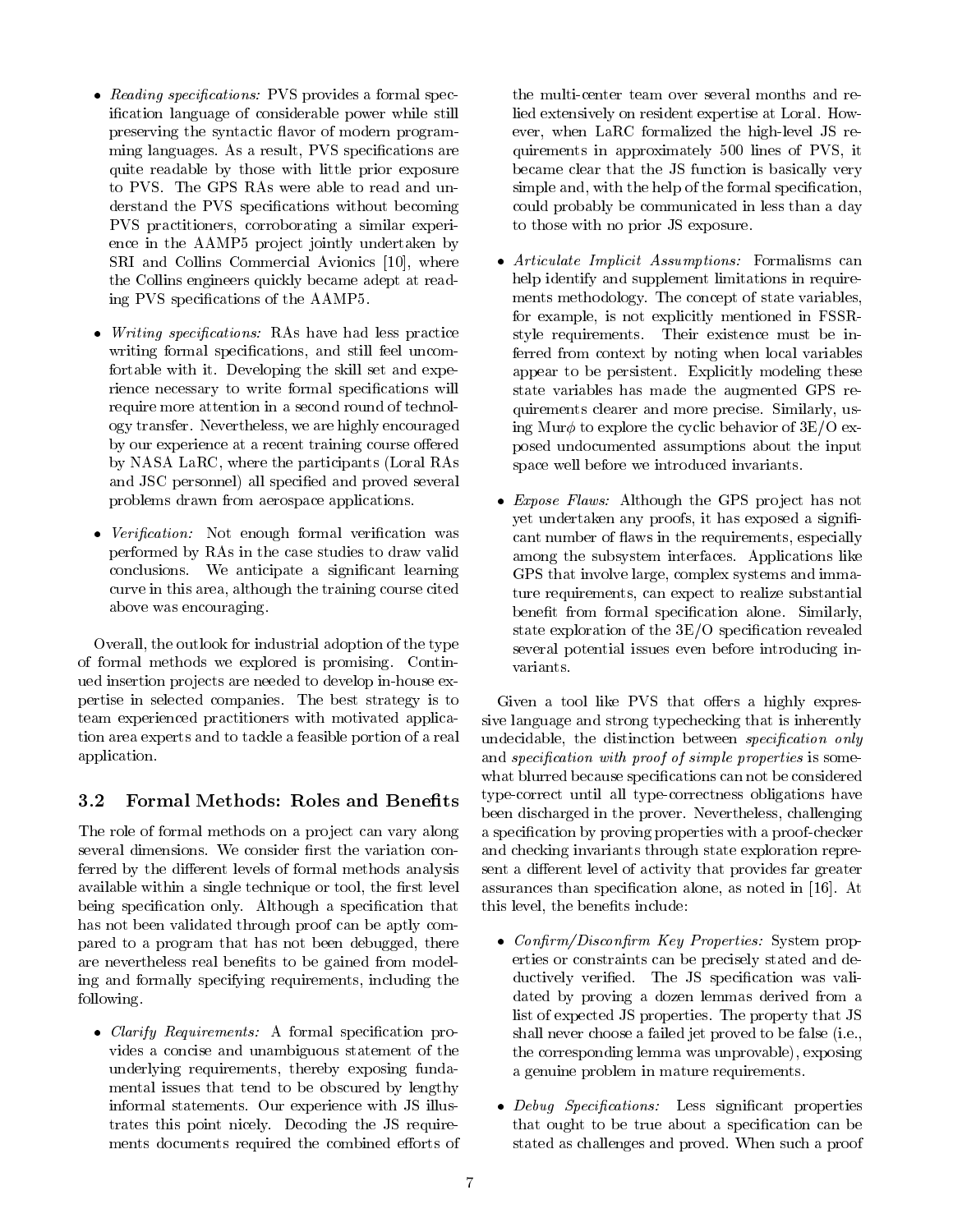fails, it can be due to a real problem in the requirements or merely to a mistake in expressing the specifications.

A second source of versatility derives from the variety of formal methods techniques. As suggested in the GPS, JS, and 3E/O studies, there are many ways to model systems and calculate their properties, each of which confers different benefits.

- Finite-State Verification: These techniques, including state exploration and model checking, are good for specification debugging; counter example generation; automatic, rapid, and reliable exploration of variations; and exhaustive enumeration. Conversely, finite-state verification often demands more concrete specifications, which are typically poor vehicles for communicating and documenting systems and their properties, as we found in the case of 3E/O.
- Proof Checking: Deductive techniques support more varied and more abstract models, more expressive specification, more varied properties, and more reusable verications. Conversely, theorem proving techniques are typically less automatic and invariably require more effort on the part of the analyst.

Furthermore, although JS, GPS, and 3E/O have each used a single formal methods technique, a further variation offering potentially greater productivity involves applying a combination of methods to a given problem by integrating model-checking, proof-checking, and techniques such as simulation.<sup>6</sup>

A formal specication, particularly one that has been veried, is best viewed as a point of departure, providing an effective basis for documenting, calculating, and predicting current system behavior and for analyzing future modications and extensions. Reuse of formal methods products and strategies provides the best return on in-vestment in formal specication and analysis. The most lasting contribution of the work described here has been the development of two reusable strategies and a clear demonstration of the tradeoffs offered by the versatility of formal methods techniques.

# Acknowledgments

The authors are grateful for the assistance of the requirements analysts and other staff at Loral Space Information Systems: Larry Roberts, Mike Beims, Ron Avery, and, in earlier phases of this work, David Hamilton and Dan Bowman. All patiently answered questions and served up voluminous amounts of documentation. We would

also like to thank John Kelly (JPL), John Rushby (SRI), Natara jan Shankar (SRI), Rick Butler (LaRC), and three anonymous reviewers. This work was supported in part by the National Aeronautics and Space Administration under Contract No. NAS1-19341 (VíGYAN) and NAS1-20334 (SRI).

# References

- [1] Ricky W.Butler, James L. Caldwell, Victor A. Carreño, C. Michael Holloway, Paul S. Miner, and Ben L. Di Vito. NASA Langley's Research and Technology Transfer Program in Formal Methods. In Tenth Annual Conference on Computer Assurance  $(COMPASS 95)$ , pages 135-149, Gaithersburg, MD, June 1995.
- [2] Judy Crow. Finite-State Analysis of Space Shuttle Contingency Guidance Requirements. Technical Report SRI-CSL-95-17, Computer Science Laboratory, SRI International, Menlo Park, CA, December 1995. Also forthcoming as a NASA Contractor Report for Task NAS1-20334.
- [3] Ben L. Di Vito and Larry Roberts. Using Formal Methods to Assist in the Requirements Analysis of the Space Shuttle GPS Change Request. Contractor report, NASA Langley Research Center, Hampton, VA, 1996. To appear.
- [4] David L. Dill, Andreas J. Drexler, Alan J. Hu, and C. Han Yang. Protocol Verication as a Hardware Design Aid. In 1992 IEEE International Conference on Computer Design: VLSI in Computers and Processors, pages 522–525. IEEE Computer Society, 1992. Cambridge, MA, October 11-14.
- [5] David Hamilton, Rick Covington, and John Kelly. Experiences in Applying Formal Methods to the Analysis of Software and System Requirements. In WIFT '95: Workshop on Industrial-Strength Formal  $Specification\ Techniques, pages\ 30–43, Boca Raton,$ FL, 1995. IEEE Computer Society.
- [6] David Hamilton, Rick Covington, and Alice Lee. Experience Report on Requirements Reliability Engineering Using Formal Methods. In ISSRE '95: International Conference on Software Reliability Engineering, Toulouse, France, 1995. IEEE Computer Society.
- [7] K. L. Heninger. Specifying Software Requirements for Complex Systems: New Techniques and Their Application. IEEE Transactions on Software Engineering, SE-6(1):2-13, January 1980.
- [8] C. Norris Ip and David L. Dill. Better Verification through Symmetry. In CHDL '93: 11th Conference on Computer Hardware Description Languages and

<sup>6</sup>Several formal methods systems integrate model-checking and proof-checking, some more intimately than others. See [15] for a general discussion of the PVS approach and a summary of related efforts, and  $[13]$  for a detailed discussion of tabular and statetransition specifications and their verification using the integrated facilities of PVS.